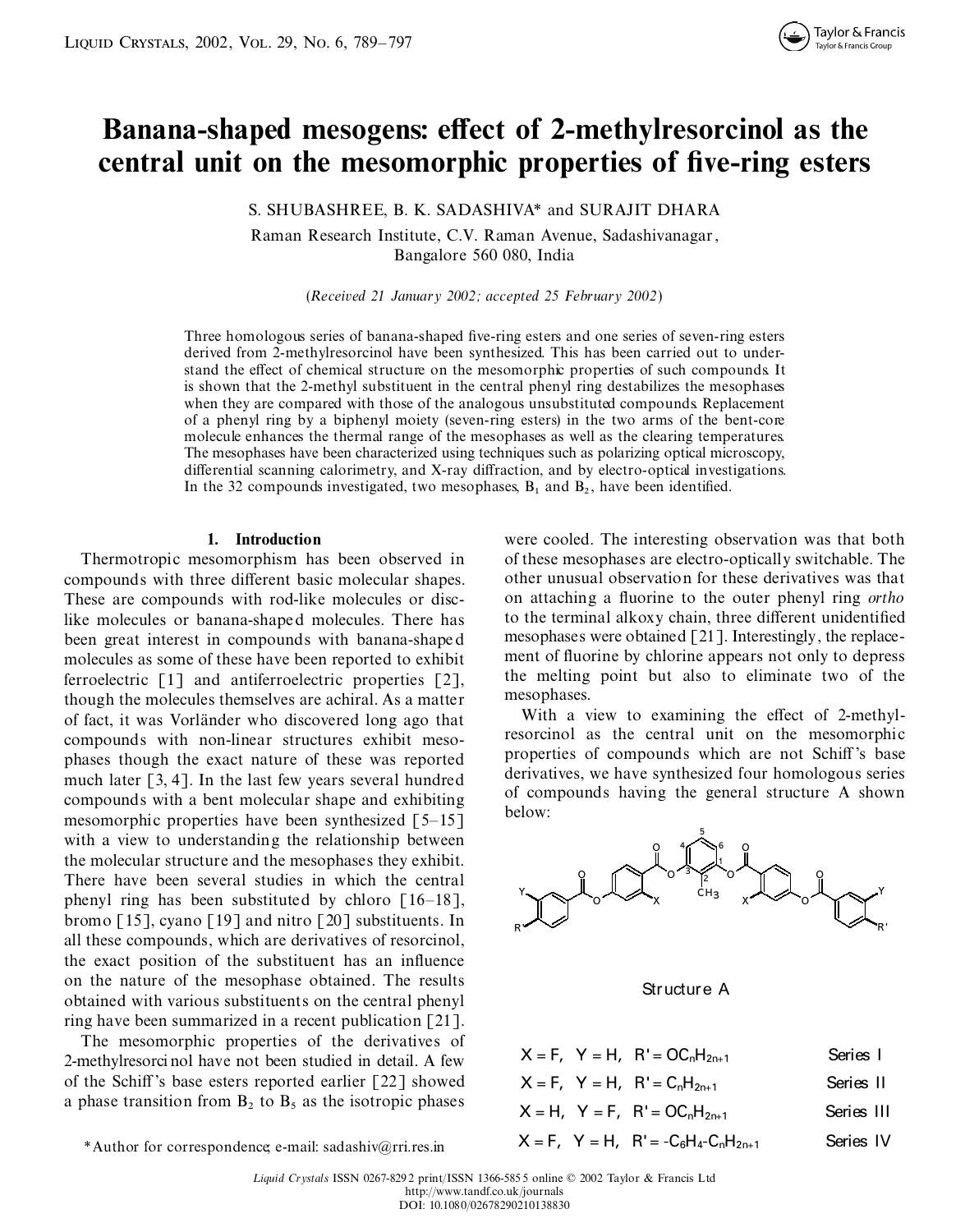We have also compared the mesomorphic properties of these compounds with those of the unsubstituted parent compounds and report here our results.

### **2. Synthesis**

The banana-shape d compounds belonging to the three series I, II and IV were synthesized following the general scheme shown in figure 1 and those belonging to series III were prepared following the general pathway shown in figure 2. The commercially obtained 2-methylresorcinol was purified before use. The 4-*n*-alkyl and 4-*n*-alkoxybenzoic acids were prepared following pro cedures described in the literature [23, 24]. 4-Benzyl oxybenzoic acid was prepared by first reacting ethyl 4-hydroxybenz oate with benzyl chloride in the presence of anhydrous potassium carbonate in butan-2-one followed by hydrolysis of the resulting ester with aqueous alkali. 2-Fluoro 4-hydroxybenzoi c acid and 3-fluoro-4-hydrox y benzoic acid were synthesized as described earlier [25]. 2-Fluoro-4-benzyloxybenzoi c acid and 3-fluoro-4benzyloxybenzoic acid were prepared following a pro cedure described previously [26]. 4-*n*-Alkylbiphenyl-4¾-carboxylic acids were prepared following a procedure described by us [27]. A typical and standard procedure for the synthesis and characterization of one of the compounds under investigation is given below.  $n = 7,8,9,10,11,12,14,16,18$ .



Figure 1. Synthetic pathway for the preparation of the compounds of series I, II and IV.



Figure 2. Synthetic pathway for the preparation of the compounds of series III.

## 2.1. *2-Methyl-1,3-phenylene bis[2- uoro 4-benzyloxybenzoate ] (iii***)**

A mixture of 2-fluoro-4-benzyloxybenzoic acid  $(3 g,$ 12 mmol), 2-methylresorcinol (0.76 g, 6.11 mmol), *N*,*N* dimethylaminopyridine (DMAP, 0.15 g, 1.2 mmol) and dry dichloromethane (50 ml) was stirred for 5 min. To this mixture was added *N*,*N*-dicyclohexylcarbodiimide (DCC, 27.77 g, 12.1 mmol) and stirring was continued overnight at room temperature. The *N*,*N*-dicyclohexylurea formed was filtered off and the filtrate diluted with dichloromethane (50 ml). The resultant solution was washed with 5% aqueous acetic acid  $(2 \times 20 \text{ ml})$  and water ( $3 \times 30$  ml) and then dried over anhydrous sodium sulphate. The solvent was removed from the filtered solution to yield a residue which was purified by column chromatography on silica gel using chloroform as eluent, to yield a white material which was crystallized from a mixture of chloroform and petroleum ether (b.p.  $60-80^{\circ}C$ ). Series I Series II (vII) Series IV Yield 2.74 g (78%); m.p. 149–149.5°C;  $v_{\text{max}}$  (nujol): 2950, Series I Series II (vII) Series IV 1740, 1720, 1620, 1580, 1470, 1340, 1260, 1120 and  $1070 \text{ cm}^{-1}$ ; <sup>1</sup>H NMR (CDCl<sub>3</sub>)  $\delta$ : 2.12 (s, 3H, ArCH<sub>3</sub>), )<sup>2</sup> , 6.76–8.1 (m, 19H, ArH).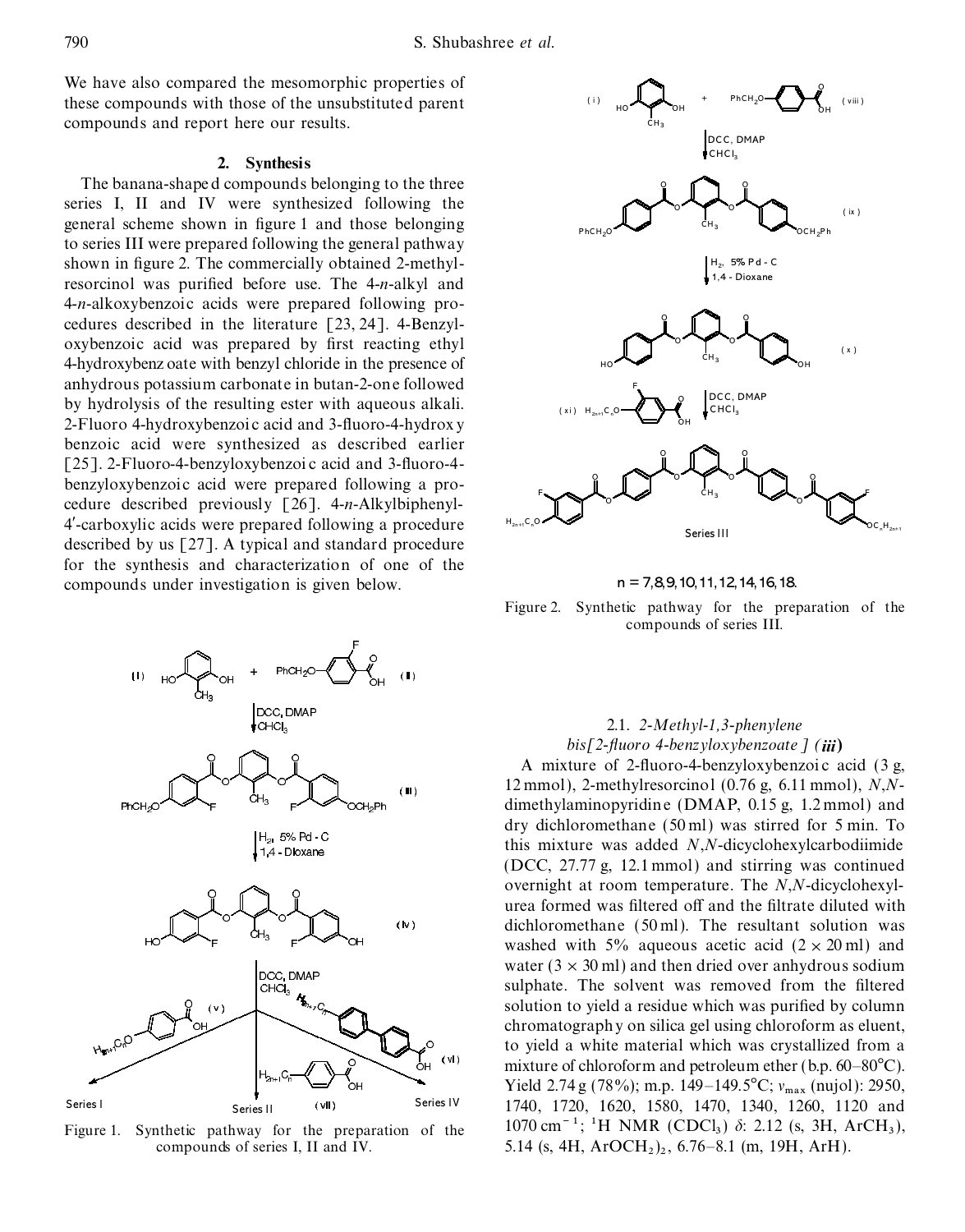filtered and removal of the solvent gave a residue which obtained using the triangular voltage method. was crystallized from ethyl acetate. Yield 1.3 g (94%); m.p. 258–260°C (d);  $v_{\text{max}}$  (nujol): 3400, 2950, 1710, 1620, 1460, 1260, 1110, 1080 and 1060 cm<sup>-1</sup>; <sup>1</sup>H NMR (CDCl<sub>3</sub>)  $\delta$ : 2.18 (s, 3H, ArCH<sub>3</sub>), 3.4 [s, 2H, (ArOH)<sub>2</sub>], 6.87–8.2 The transition temperatures together with the associated (m, 9H, ArH). enthalpies for the homologous compounds of series I,

for the preparation of compound **iii**; the quantities as thin films obtained by sandwiching the samples used were: 2-methyl-1,3-p henylene bis(2-fluoro-4-hydroxy - between a glass slide and a cover slip and viewed by benzoate) (0.1 g, 0.25 mmol), 4-*n*-octadecyloxybenzoic POM. All the compounds show similar textures, which acid (0.195 g,0.5 mmol), DCC (0.114 g, 0.55 mmol), look like leaves; sometimes a schlieren texture is also DMAP (0.006 g, 0.05 mmol) and anhydrous chloroform obtained. A typical photomicrograph of the texture (5 ml). The product was crystallized from abutan-2- exhibited by compound **8** is shown in gure 3. This is one-acetonitrile mixture. Yield 77%; m.p 110°C;  $v_{\text{max}}$  similar to that observed for the antiferroelectric B<sub>2</sub> phase (nujol): 2900, 1740, 1720, 1600, 1470, 1240, 1120, and, as we shall see later, this mesophase has bee (nujol): 2900, 1740, 1720, 1600, 1470, 1240, 1120, 1160 and 1060 cm<sup>-1</sup>; <sup>1</sup>H NMR (CDCl<sub>3</sub>)  $\delta$ : 0.86–0.89 ), 1.2–1.57 (m, 64H,  $32 \times CH_2$ ), 2.17  $\left( \text{s, 3H, ArCH}_3 \right)$ , 4.04–4.07 [t, 4H,  $\left( \text{ArOCH}_2 \right)$ <sub>2</sub>] (m, ArH, 17H).

All the compounds were purified by chromatographic Table 1. Transition temperatures ( $^{\circ}$ C) and enthalpies (kJ mol<sup> $-1$ </sup>), techniques and by repeated crystallization using suitable in italics, for compounds of series I. Key: Cr = crystalline solvents. The chemical structures of all the compounds phase;  $B_2$  = antiferroelectric banana phase 2; I = isotropic<br>were confirmed by <sup>1</sup>H NMR spectroscopy (Bruker AMX<br>phase;  $B_1$  = two dimensional banana phase 1; • ph were confirmed by <sup>1</sup>H NMR spectroscopy (Bruker AMX 400 spectrometer) using tetramethylsilane as internal standard, by infrared spectroscopy (Shimadzu FTIR-8400 transition. spectrophotometer) and by elemental analysis (Carlo-Erba 1106 analyser).

### **3. Experimental** *94.9*a

The thermal behaviour of the homologous series of compounds was examined by polarizing optical micro-<br> **32.5 scopy (POM) (Leitz Laborlux 12 POL)** using a heating stage and controller (Mettler FP52 and FP5, respectively). Differential scanning calorimetry (DSC) (Perkin-Elmer, Pyris ID) was employed to determine the transition temperatures, as well as the enthalpies of transition. This<br>instrument was calibrated using indium as standard. The<br>thermograms were generally recorded at a scanning rate of  $5^{\circ}$ C min<sup>-1</sup> and the enthalpies are quoted in kJ mol<sup>-1</sup>. Phase identification was made by observation of the *p*optical textures. This was confirmed by X-ray diffraction (XRD) studies using  $CuK_{\alpha}$  radiation from a rotating<br>anode generator with a flat graphite crystal mono-<br> $\overline{C}$  The enthalpy including any other crystal-crystal transition. chromator. These diffraction studies were performed on immediately.

2.2. 2-Methyl-1,3-phenylene powder samples in Lindemann capillaries and diffraction *bis(2- uoro-4-hydroxybenzoate ) (iv***)** patterns were collected on an image plate (Marresearch). A mixture of 2-methyl-1,3-phenylene bis(2-fluoro- The electro-optical studies were carried out employing 4-benzyloxybenzoate ) (2 g,3.4 mmol), 5% Pd-C catalyst a standard experimental set-up wherein the sample was  $(0.5 \text{ g})$  and 1,4-dioxane (50 ml) was stirred at 55 $^{\circ}$ C in an mounted between ITO coated glass plates and viewed atmosphere of hydrogen until the calculated quantity of by POM. The d.c. field was generated using a suitable hydrogen was absorbed. The reaction mixture was then power supply. The switching current response was

### ) **4. Results and discussion**

are summarized in table 1. As can be seen, compounds 2.3. *2-Methyl-1,3-phenylen e bis[4-(4-n-octa -***1**, **2**, and **3** are non-mesomorphic, while the remaining *decyloxybenzoyloxy)-2- uorobenzoate] (8)* compounds exhibit a monotropic mesophase. The optical This was synthesized following the procedure used microscopic textures of these compounds were examined  $\overline{a}$ )  $\delta$ : 0.86–0.89 firmed as a B<sub>2</sub> phase. The clearing transition enthalpies for compounds 7 and 8 are of the order of  $24 \text{ kJ} \text{ mol}^{-1}$ . A plot of the transition temperatures as a function of

 $exists$ ; — phase does not exist. () indicates a monotropic

| Compound                | $\boldsymbol{n}$ | Cr |                            | B <sub>2</sub> |                | I |
|-------------------------|------------------|----|----------------------------|----------------|----------------|---|
| 1                       | 10               |    | 109.5                      |                |                |   |
| $\overline{2}$          | 11               |    | 94.9 <sup>a</sup><br>117.0 |                |                |   |
| 3                       | 12               |    | 55.7<br>119.5              |                |                |   |
| $\overline{\mathbf{4}}$ | 13               |    | 60.8<br>118.0              | (●             | 103.0)         |   |
| 5                       | 14               |    | 65.9<br>115.0              | $(\bullet$     | 105.0)         |   |
| 6                       | 15               |    | $116.7^{\rm a}$<br>115.5   | $(\bullet)$    | h<br>107.0)    |   |
| 7                       | 16               |    | $118.9^{\rm a}$<br>114.0   | $(\bullet)$    | b<br>108.0)    |   |
| 8                       | 18               |    | $137.0^{\rm a}$<br>110.0   | $(\bullet)$    | 23.3<br>109.5) |   |
|                         |                  |    | $147.2^{\rm a}$            |                | 24.8           |   |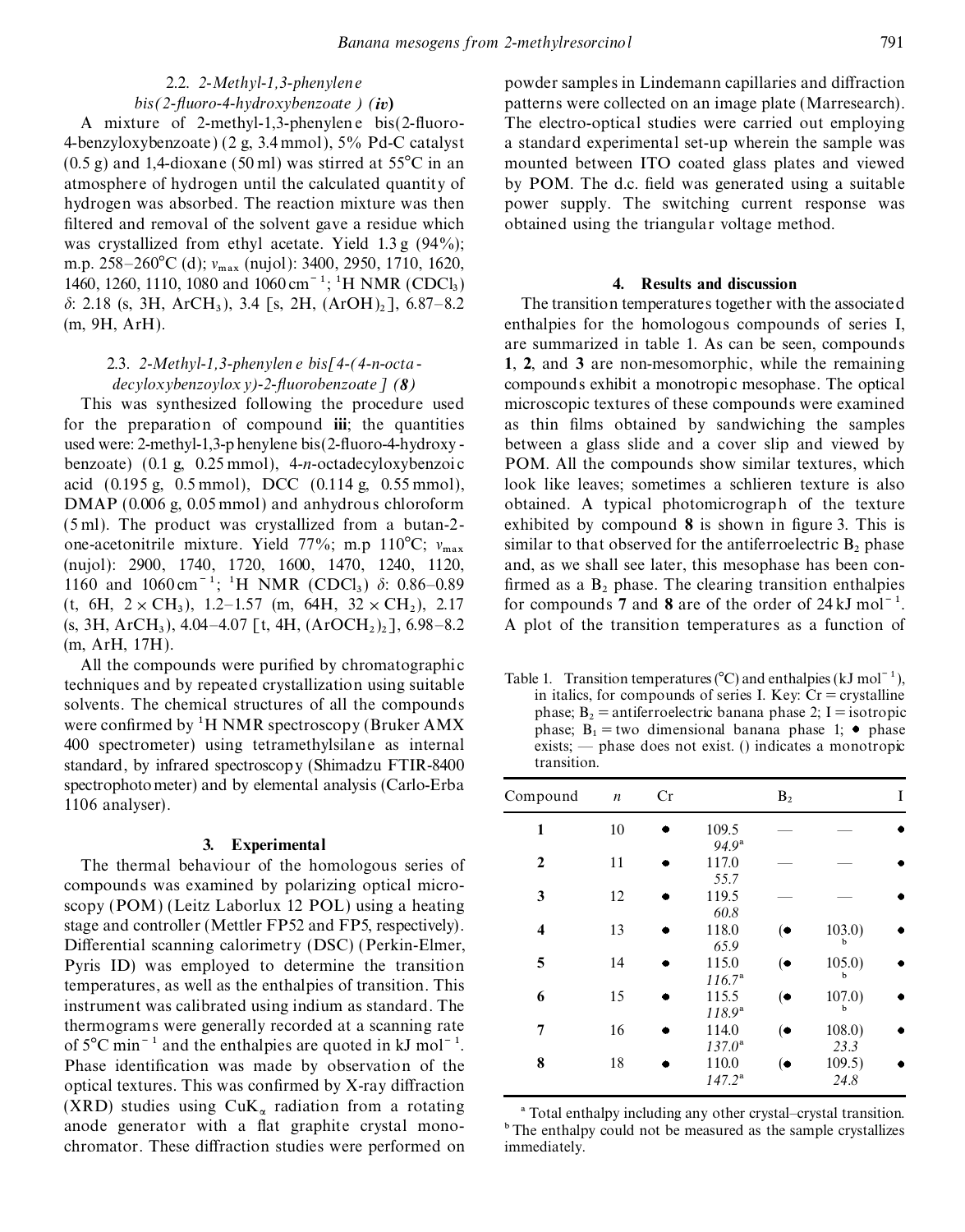

Figure 4. Plot of transiti of carbon atoms in the series I.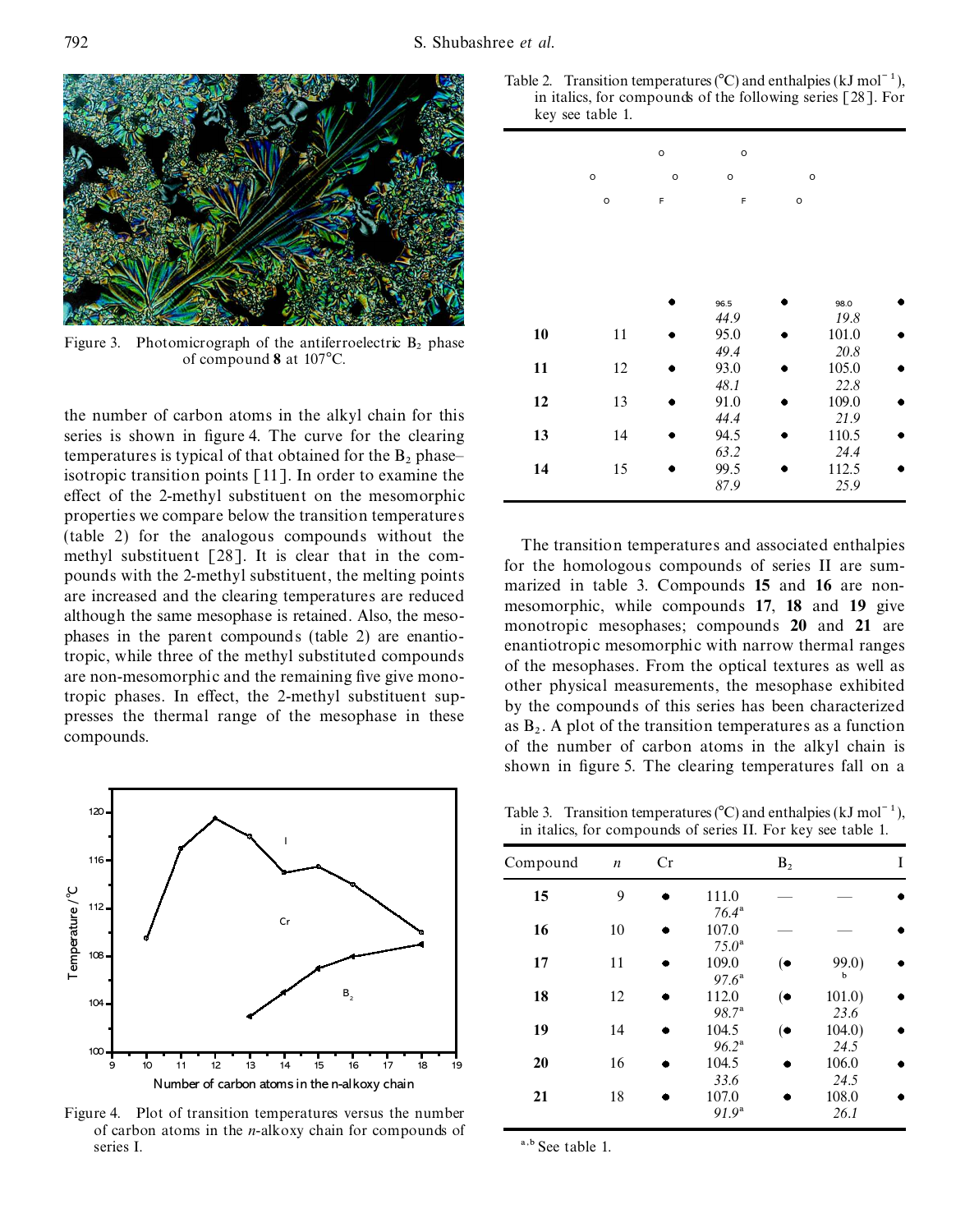

As mentioned earlier, this is the typical trend observed for molecules, the thermal range of the mesophase can be  $B_2$  phase–isotropic liquid transition points. Replacement of the terminal *n*-alkoxy chain in series I by the *n*-alkyl chain has a marginal effect on the mesomorphism. For decided to examine the influence of the 2-methyl subcomparison purposes, the transition temperatures and stituent on such compounds containing a biphenyl the corresponding enthalpies for the parent compounds moiety. The transition temperatures and the associated [28] are shown in table 4. The parent compounds **22** enthalpies for these compounds (series IV) are sum and 23 are non-mesomorphic as also are the corres- marized in table 6. All the compounds have fairly wide ponding 2-methyl substituted compounds **15** and **16**. thermal ranges of the mesophase. Compounds **37**, **38** However, compounds **24** to **27** give enantiotropic phases and **39** exhibit only one mesophase. When a sample

Table 4. Transition temperatures ( $^{\circ}$ C) and enthalpies (kJ mol<sup>-1</sup>), in italics, for compounds of the following series [28]. For

|               |                  | O         |               |                |                    | Compound                  | $\boldsymbol{n}$ | Cr |                            |
|---------------|------------------|-----------|---------------|----------------|--------------------|---------------------------|------------------|----|----------------------------|
|               |                  |           |               |                |                    | 28                        | 7                | ۰  | 154.0<br>$85.2^{\rm a}$    |
| $H_{2n+1}C_n$ |                  |           |               |                | $C_nH_{2n+1}$      | 29                        | 8                | ٠  | 148.0<br>84.3 <sup>a</sup> |
|               |                  |           |               |                |                    | 30                        | 9                |    | 144.5                      |
| Compound      | $\boldsymbol{n}$ | Cr        |               | $\mathbf{B}_2$ | 1                  | 31                        | 10               | ٠  | $53.9^{\rm a}$<br>143.0    |
| 22            | 9                | $\bullet$ | 100.5<br>53.3 |                |                    | 32                        | 11               | ۰  | 60.1 <sup>a</sup><br>142.0 |
| 23            | $10\,$           | $\bullet$ | 102.5<br>49.2 |                |                    | 33                        | 12               | ۰  | 51.2 <sup>a</sup><br>141.0 |
| 24            | 11               | $\bullet$ | 101.5<br>28.5 | ٠              | 104.0<br>22.2      | 34                        | 14               |    | $59.2^{\rm a}$<br>140.0    |
| 25            | 12               | ٠         | 99.5<br>31.22 | $\bullet$      | 105.5<br>٠<br>23.9 | 35                        | 16               |    | $71.2^a$<br>139.0          |
| 26            | 14               | ۰         | 97.5<br>55.1  | $\bullet$      | 108.5<br>٠<br>25.9 | 36                        | 18               | ٠  | $87.4^{\rm a}$<br>138.5    |
| 27            | 16               | ۰         | 96.5<br>42.5  | ٠              | 110.5<br>٠<br>26.6 |                           |                  |    | 89.8 <sup>a</sup>          |
|               |                  |           |               |                |                    | <sup>a</sup> See table 1. |                  |    |                            |

while the analogous mesophases for **17**, **18** and **19** are monotropic. It can also be seen that in the 2-methyl substituted compounds there is a reduction in the thermal range of the enantiotropic  $B_2$  phase. For example, compound 27 has a thermal range of  $14^{\circ}$ C while the corresponding analogous compound **20** has a range of only  $1.5^{\circ}$ C. Again, this clearly indicates that the 2-methyl substituent suppresses the thermal range of the mesophase.

The compounds containing a fluoro substituent *ortho* to a terminal *n*-alkoxy chain (homologues of series III) show a marked difference. All the compounds of this series are non-mesomorphic and the melting points, along with the associated enthalpies, are collected in table 5. In contrast, the parent compounds show interesting phase behaviour [28]. Therefore the 2-methyl sub-Figure 5. Plot of transition temperatures versus the number stituent totally suppresses the mesophase in these com-<br>of carbon atoms in the *n*-alkyl chain for compounds of pounds. To sum up, the 2-methyl substituent destab of carbon atoms in the *n*-alkyl chain for compounds of pounds. To sum up, the 2-methyl substituent destabilizes series II. the mesophases in all these series of compounds.

We have reported  $\lceil 12 \rceil$  earlier that by employing a smooth curve with a rising trend on ascending the series. biphenyl moiety on the side arms of the bent-core enhanced considerably. Since the thermal range of the mesophase of the five-ring esters is some what small, we of these as a thin film was examined by POM highly

Table 5. Transition temperatures ( $^{\circ}$ C) and enthalpies (kJ mol<sup>-1</sup>), key see table 1. in italics, for compounds of series III. For key see table 1.

|               |                |               | Compound | $\boldsymbol{n}$ | Cr |                            | 1 |
|---------------|----------------|---------------|----------|------------------|----|----------------------------|---|
| Ό             |                |               | 28       | 7                |    | 154.0                      |   |
|               |                | $C_nH_{2n+1}$ | 29       | 8                |    | $85.2^{\rm a}$<br>148.0    |   |
|               |                |               | 30       | 9                |    | $84.3^a$<br>144.5          |   |
|               | $\mathbf{B}_2$ |               | п<br>31  | 10               |    | $53.9^a$<br>143.0          |   |
| 00.5<br>53.3  |                |               | 32       | 11               |    | 60.1 <sup>a</sup><br>142.0 |   |
| 02.5<br>49.2  |                |               | 33       | 12               |    | $51.2^{\rm a}$<br>141.0    |   |
| 01.5<br>28.5  |                | 104.0<br>22.2 | 34       | 14               |    | $59.2^{\rm a}$<br>140.0    |   |
| 99.5<br>31.22 |                | 105.5<br>23.9 | 35       | 16               |    | $71.2^{\rm a}$<br>139.0    |   |
| 97.5<br>55.1  |                | 108.5<br>25.9 | 36       | 18               |    | $87.4^{\rm a}$<br>138.5    |   |
| 96.5          |                | 110.5         |          |                  |    | 89.8 <sup>a</sup>          |   |

a See table 1.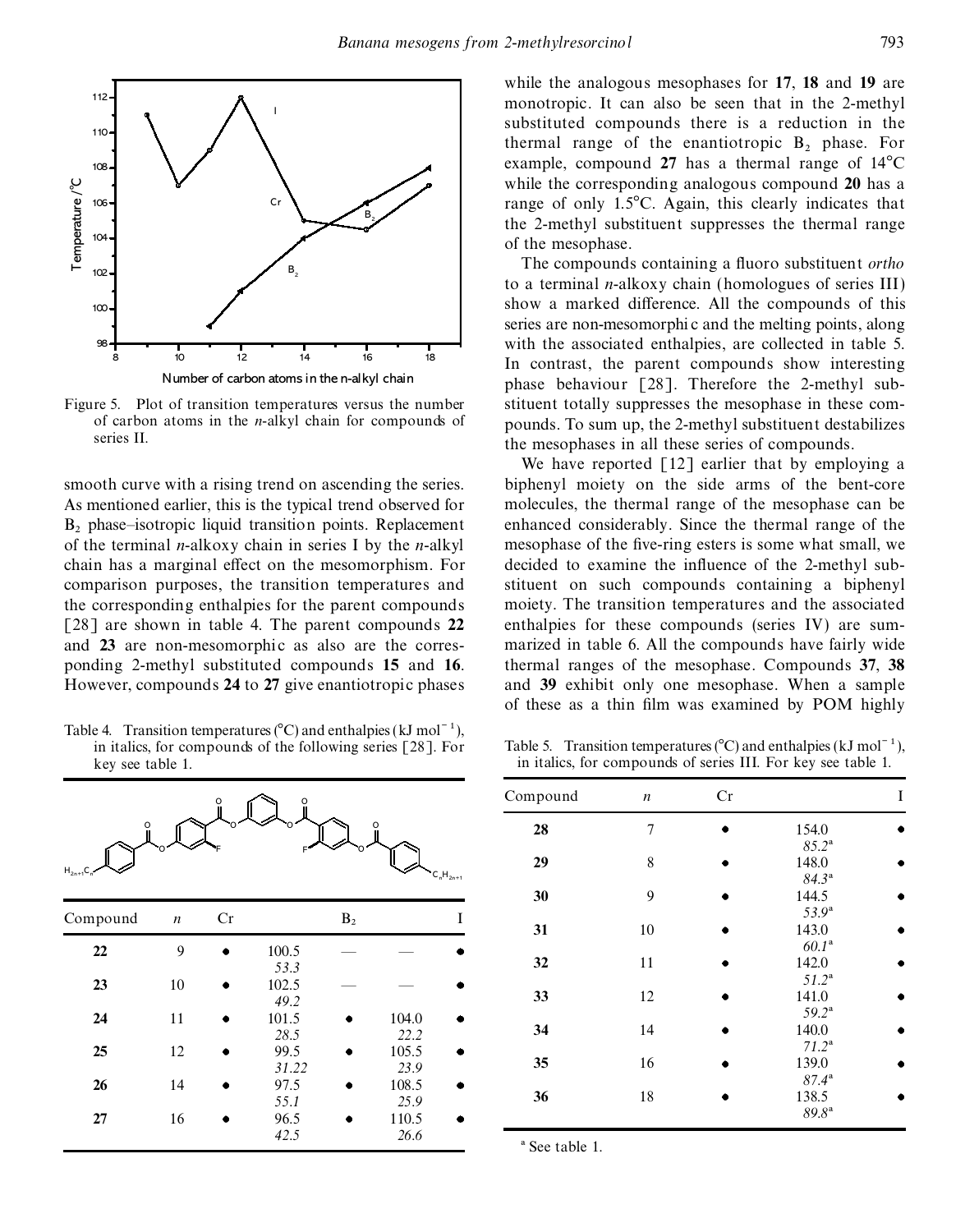Table 6. Transition temperatures  $(C)$  and enthalpies (kJ mol<sup> $-1$ </sup>), similarly to the parent compounds. The main difference in italics, for compounds of series IV. For key see table 1.

| Compound | $\boldsymbol{n}$ | Cr |                         | B <sub>2</sub> |                                | $B_1$ |                                | Ī |  |
|----------|------------------|----|-------------------------|----------------|--------------------------------|-------|--------------------------------|---|--|
| 37       | 8                |    | 168.0                   |                |                                |       | $208.0^\circ$<br>$\mathbf b$   |   |  |
| 38       | 9                |    | 28.5<br>150.0           |                |                                |       | $197.0^{\circ}$<br>b           |   |  |
| 39       | 10               |    | 29.1<br>147.8           |                |                                |       | $194.2^{\circ}$<br>$\mathbf b$ |   |  |
| 40       | 11               |    | $38.4^{\rm a}$<br>147.6 |                | $192.0^\circ$<br>$\mathbf b$   |       |                                |   |  |
| 41       | 12               |    | $43.5^{\rm a}$<br>136.0 |                | $193.0^\circ$<br>$\mathbf b$   |       |                                |   |  |
| 42       | 14               |    | $43.3^{\rm a}$<br>135.8 |                | $194.5^{\circ}$<br>$\mathbf b$ |       |                                |   |  |
| 43       | 16               |    | $48.6^{\circ}$<br>132.0 |                | 194.0<br>b                     |       |                                |   |  |
| 44       | 18               |    | $56.8^{\rm a}$<br>127.5 |                | $192.5^{\circ}$<br>b           |       |                                |   |  |
|          |                  |    | 44.0                    |                |                                |       |                                |   |  |

fairly large thermal range, the analogous 2-methyl substituted compounds show a slightly different behaviour. *trans*-conformation. Compound **39** with a *n*-decyl chain shows a  $B_1$  phase while the corresponding parent compound exhibits a  $B_2$ while the corresponding parent compound exhibits a  $B_2$  phase. However, compounds **40** and **41** show a  $B_2$  phase

Figure 6. Photomicrograph of the two-dimensional  $B_1$  phase  $\frac{1}{2}$  Figure 7. X-ray angular intensity profile of the  $B_2$  phase of of compound 39 at 150°C. of compound 39 at 150°C.

is that the methyl substituted compounds have higher melting points and tend to decompose at the clearing points, while the parent compounds have lower melting points and do not decompose. It is also interesting to note that despite all this, the clearing temperatures are about the same for these six compounds.

### **5.** X-ray diffraction studies

The XRD studies were carried out on non-oriented samples. The sample was generally filled into a 0.5 mm diameter Lindemann capillary tube in the isotropic phase and the ends of the tube were flame sealed. The diffraction patterns were collected on an image plate with an effective pixel size of  $100 \mu m$ , procured from *Marresearch*. The diffraction pattern was recorded on cool-<br>ing the sample into the mesophase. A typical diffraction pattern obtained for compound 8 at 107<sup>°</sup>C is shown in <sup>a,b</sup> See table 1.<br>
<sup>e</sup> Beyond this temperature the compound decomposes the small angle region with spacings 42.1, 21.4, 14.3 and<br>
<sup>e</sup> Beyond this temperature the compound decomposes the small angle region with spacings  $42.1$ ,  $21.4$ ,  $14.3$  and 10.7 Å which can be indexed as  $(0\ 0\ 1)$ ,  $(0\ 0\ 2)$ ,  $(0\ 0\ 3)$ colourful spherulitic growth could be seen as the iso-<br>tropic liquid was cooled As the temperature was lowered spacing are in the ratio 1:  $1/2$ :  $1/3$ :  $1/4$ ; this clearly tropic liquid was cooled. As the temperature was lowered spacing are in the ratio 1:  $1/2$ :  $1/3$ :  $1/4$ ; this clearly further the spherulites coalesced to form a mosaic-like indicates a layered structure. In addition to further, the spherulites coalesced to form a mosaic-like indicates a layered structure. In addition to these reflections texture A typical photomicrograph of the texture exhibited a broad diffuse wide angle reflection at a texture. A typical photomicrograph of the texture exhibited a broad diffuse wide angle reflection at about 4.74 A due<br>to the alkoxy chain can also be seen. The X-ray angular by compound **39** at 150°C is shown in figure 6. From to the alkoxy chain can also be seen. The X-ray angular this as well as XRD studies this mesophase has been intensity profile depicted in figure 7 is identical to that this, as well as XRD studies, this mesophase has been intensity profile depicted in figure 7 is identical to that characterized as a B, phase. The remaining compounds observed for the  $B_2$  phase  $\lceil 12 \rceil$ . Based on the characterized as a  $B_1$  phase. The remaining compounds observed for the  $B_2$  phase [12]. Based on these results, **40** to **44** of the series show a mesophase that has been as well as on the microscopic textural observati **40** to **44** of the series show a mesophase that has been as well as on the microscopic textural observation, this characterized as  $B_2$ . A comparison of the mesomorphic mesophase has been identified as  $B_2$ . The lamell characterized as  $B_2$ . A comparison of the mesomorphic mesophase has been identified as  $B_2$ . The lamellar spacing behaviour of these compounds with that of three of of 42.1 Å obtained for compound **8** corresponds to a tilt the parent compounds  $\begin{bmatrix} 12 \end{bmatrix}$  reveals the following. While angle of 56.3° which is calculated assuming the molecule all three parent compounds exhibit a B<sub>2</sub> phase with has the conformation shown in figure 8 in w all three parent compounds exhibit a  $B_2$  phase with has the conformation shown in figure 8 in which the latter is a fully extended all methylene units of the chains are in a fully extended all

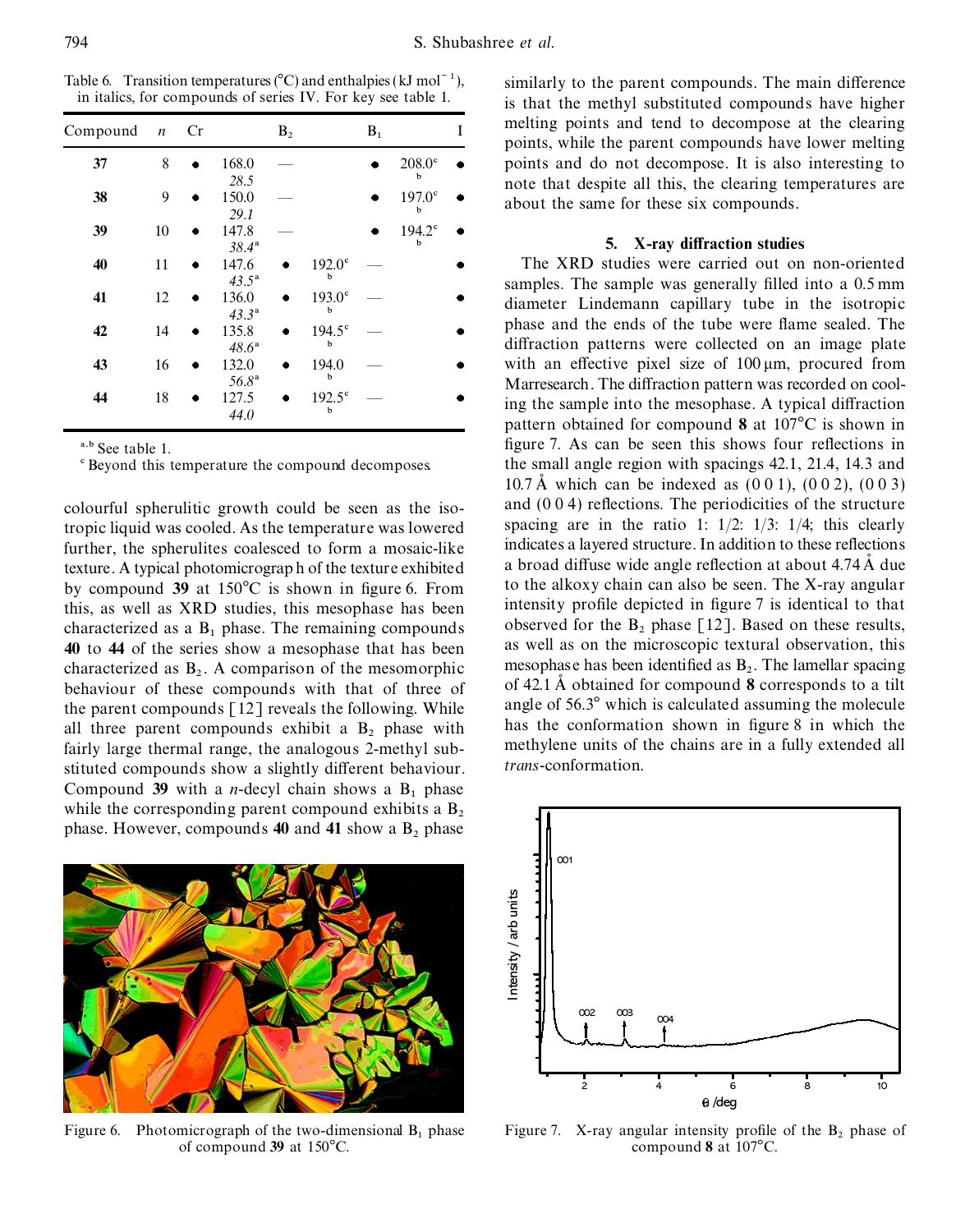

chains are in a fully extended all *trans*-conformation.

Similar diffraction patterns were obtained for the mesophases of compounds **4**–**7** of this series, compounds **11**–**15** in series II and compounds **28**–**32** in series IV. Hence, all these mesophases have been identified as  $B_2$ .

The XRD pattern of the mesophase exhibited by compounds **37**, **38** and **39** are identical. The angular intensity profile of the mesophase of compound 39 at  $150^{\circ}$ C is shown in figure 9. This shows three reflections in the small angle region at  $32.5$ ,  $24.78$  and  $14.1 \text{ Å}$  which could be indexed as  $(0 0 2)$ ,  $(1 0 1)$  and  $(2 0 0)$  reflections, respectively, of a centred rectangular two-dimensional lattice as observed before for the  $B_1$  phase [5, 12]. The lattice parameters are  $a = 26.8 \text{ Å}$  and  $b = 65.0 \text{ Å}$ . Based on these data the mesophase has been identified as  $B_1$ . The mesophases of compounds **37** and **38**, which gave similar results, have also been identified as  $B_1$ .

### **6. Electrooptical studies**

The effect of a d.c. electric field on the  $B_2$  phase of com-<br>pound 7 has been studied. The sample was held in a 5 um thick cell made with conducting plates (ITO coated glass plates), treated with polyimide and unidirectionally rubbed. The sample was viewed between crossed polarizers in the polarizing microscope. As the sample was cooled at a slow rate of  $0.1^{\circ}$ C min<sup>-1</sup> under a d.c. field of 4.2 V  $\mu$ m<sup>-1</sup>, circular domains with characteristic



extinction brushes were formed. In the applied field, the brushes were oriented at an angle of  $\sim$ 45 $\degree$  with respect to the orientation directions of the crossed polarizers. Figure 8. Molecular model of compound 8 in which the On reversing the polarity of the applied field, the brushes chains are in a fully extended all trans-conformation rotated in the same direction, i.e. the rotation of the brushes in this case occurred in only one direction independent of the sign of the applied field. On switching







Figure 10. Photomicrographs illustrating the effect of a d.c. Figure 9. X-ray angular intensity profile of the B<sub>1</sub> phase of electric field on compound 7; rubbed polyimide coated compound 39 at 150°C.<br>
plates at 105°C; (a) + 21.3 V, (b) 0 V, (c) - 21.3 V. plates at 105°C; (*a*) + 21.3 V, (*b*) 0 V, (*c*)  $-$  21.3 V.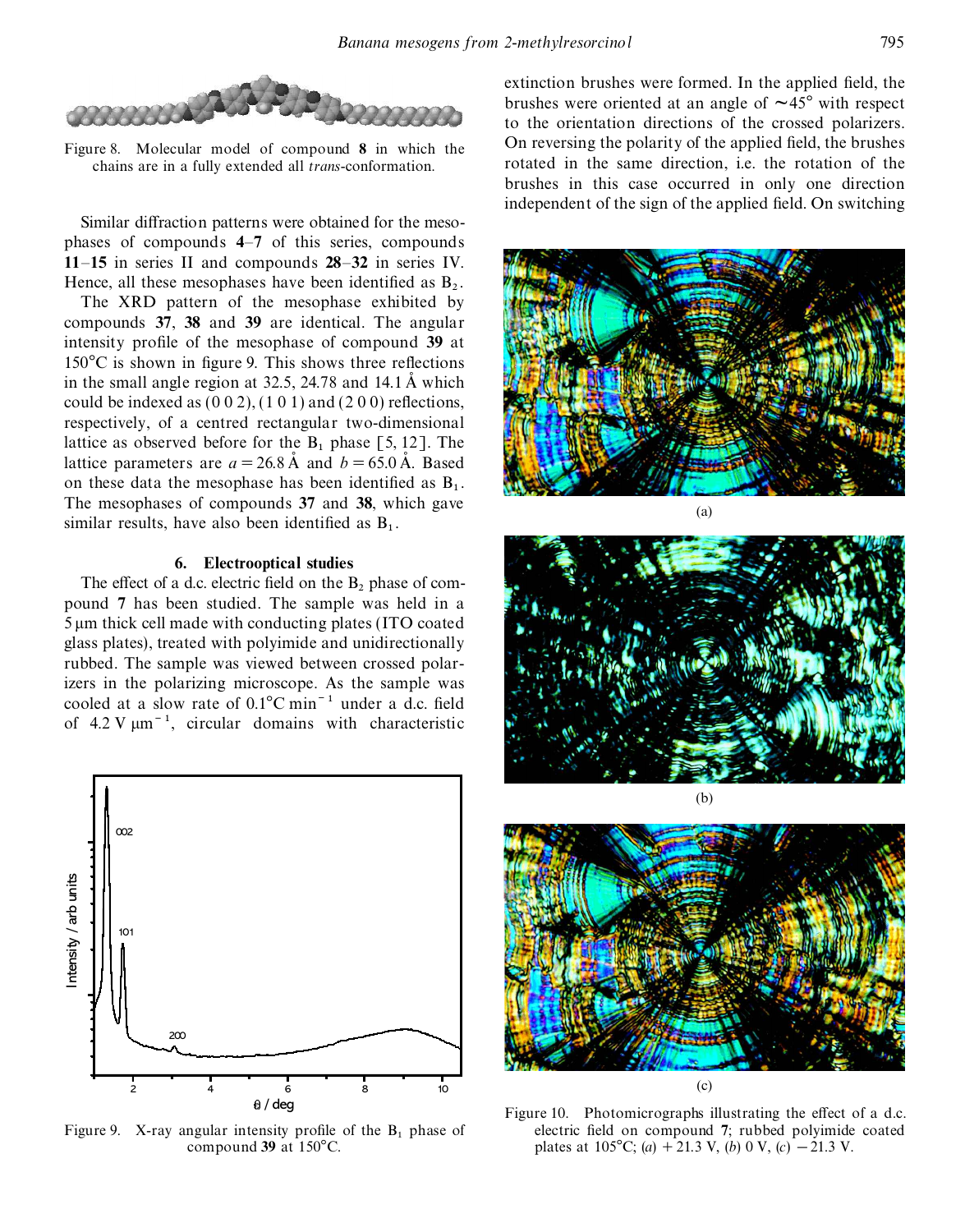off the field, the orientation of the dark brushes remained ring, no mesophase could be obtained. The influence teristic of the racemic ground state  $\lceil 29 \rceil$  of the  $B_2$  phase. Figures 10  $(a, b, c)$  show the textures of compound 7 in the presence and absence of the electric field.

Under low d.c. fields the stripes become birefringent and they begin to disappear as the voltage is increased. The authors wish to thank Dr V. A. Raghunathan for<br>For this compound the stripes remain up to 23 V after help in the XRD measurements and Mr K. Subrahmanya For this compound the stripes remain up to 23 V after help in the XRD measurements and Mr K. Subingthe help in the XRD measurements and Mr K. Subingthe help in the XRD measurements and Mr K. Subingthe help which they begi which they begin to disappear. These observations indicate a racemic ground state in this compound which is

characterized by synclinic interlayer correlation with an<br>antiferroelectric order from layer to layer.<br>In order to establish conclusively the antiferroelectric<br>antiferroelectric T1 NIORI, T., SEKINE, T., WATANABE, J., FURU was obtained under a triangular wave voltage for com-<br>CLARK, N. A., KORBLOVA, E., and WALBA, D. M., 1997, pound **20**. The sample was filled in its isotropic state *Science*, **278**, 1924.<br>
If I VORLÄNDER, D., and APEL, A., 1932, *Ber. Dtsch. Chem.*<br>
If I VORLÄNDER, D., and APEL, A., 1932, *Ber. Dtsch. Chem.* into a cell (ITO coated and etched to give a precise area [3] VORLÄNDER, I<br>
of 0.8 cm<sup>2</sup>), of 45 um this gases and tracted for home *Ges.* **65,** 1101. *Ges*., **65,** 1101. of 0.8 cm2) of <sup>45</sup> <sup>m</sup><sup>m</sup> thickness and treated for homo- [4] <sup>D</sup>emus, <sup>D</sup>., <sup>1989</sup>, *<sup>L</sup> iq. Cryst*., **5,** 75. to-peak voltage of 173 V and a frequency of 65 Hz at *Mater.*, 11, 707.<br>105.5<sup>o</sup>C was applied, two fairly sharp peaks were recorded [6] SADASHIVA, B. K., 1999, *Pramana*, 53, 213. 105.5<sup>°</sup>C was applied, two fairly sharp peaks were recorded [6] SADASHIVA, B. K., 1999, *Pramana*, **53**, 213.<br>
during a half period indicating an antiferroelectric switch-[7] SHEN, D., DIELE, S., PELZL, G., WIRTH, I., and during a half period indicating an antiferroelectric switch- [7] SHEN, D., DIELE, S., PELZL, G., WIRTH ing behaviour Figure 11 depicts a typical current response TSCHIERSKE, C., 1999, J. mater. Chem., 9, 661. ISCHIERSKE, C., 1999, *J. mater. Chem.*, **9,** 661.<br> **1999**, *J. mater. Chem.*, **9,** 661.<br> **1999**, *J. mater. Chem.*, **9,** 661.<br> **1999**, *J. mater. Chem.*, **9,** 661.<br> **1999**, *J. mater. Chem.*, **9**, 661. profile for this compound. The spontaneous polarization BEDEL, J. P., BAROIS, P., and SARMENTO, S., 1999, *Mol.* determined by integrating the switching current peaks  $Cryst.$  *liq.*  $Cryst.$  **177. and the start of the start of the start of the BOUTLON** 

Thirty-two compounds having banana-shaped molecules [10] BEDEL, J. P., ROULLON, J. C., MARCEROU, J. P., derived from 2-methylresorcinol have been synthesized<br>and their mesomorphic properties examined. The anti-<br>and their m ferroelectric  $B_2$  phase or the two-dimensional  $B_1$  phase *Liq. Cryst.*, 27, 1613. has been observed in many of the compounds. In one PRATIBHA, R., 2000, *Ferroelectrics*, **243**, 249.<br>
[13] WIRTH, I., DIELE, S., EREMIN, A., PELZL, G., GRANDE, S., CRANDE, S.,



Figure 11. Switching current response in the  $B_2$  phase of 3319, 14. compound 20 on applying a triangular voltage (173  $V_{PP}$ , [20] PELZL, G

unaffected and the resultant texture had uniform periodic of 2-methylresorcinol as the central unit on the mesostripes on the circular domain. This texture is charac- morphic properties in the four homologous series has been examined and it is concluded that this central unit has a destabilizing effect on the mesophases.

- 
- 
- 
- 
- $\bar{[}5\bar{]}$  PELZL, G., DIELE, S., and WEISSFLOG, W., 1999 *Adv.* Mater., 11, 707.
- 
- 
- 
- [9] BEDEL, J. P., ROUILLON, J. C., MARCEROU, J. P., Laguerre, M., Nguyen, H. T., and Achard, M. F., 2000, *L iq. Cryst*., **27,** 103. **7. Conclusions**
	-
	- [11] AMARANATHA REDDY, R., and SADASHIVA, B. K., 2000,
	- [12] Sadashiva, B. K., Raghunathan, V. A., and
	- Kovalenko, L., Pancenko, N., and Weissflog, W., 2001, *J. mater. Chem*., **11,** 1642.
	- [14] Sadashiva, B. K., Shreenivasa Murthy, H. N., and Dhara, S., 2001, *L iq. Cryst*., **28,** 483.
	- [15] DEHNE, H., POTTER, M., SOKLOWSKI, S., WEISSFLOG, W., Diele, S., Pelzl, G., Wirth, I., Kresse, H., SCHMALFUSS, H., and GRANDE, S., 2001, Liq. Cryst., **28,** 1269.
	- [16] Pelzl, G., Diele, S., Grande, S., Jakli, A., Lischka, C., Kresse, H., Schmalfuss, H., Wirth, I., and Weissflog, W., 1999, *Mol. Cryst. liq. Cryst*., **26,** 401.
	- [17] WEISSFLOG, W., LISCHKA, C., DIELE, S., PELZL, G., and Wirth, I., 1999, *Mol. Cryst. liq. Cryst*., **328,** 101.
	- [18] Weissflog, W., Lischka, C., Diele, S., Pelzl, G., Wirth, I., Grande., S., Kresse, H., Schmalfuss, H., Hartung, H., and Stetter, A., 1999, *Mol. Cryst. liq. Cryst.,* **333,** 203.
	- [19] Weissflog, W., Lischka, C., Benne, I., Scharf, T., Pelzl. G., Diele, S., and Kruth, H., 1998, *Proc. SPIE*,
- compound 20 on applying a triangular voltage (173 V<sub>PP</sub>, [20] PELZL, G., DIELE, S., JAKLI, A., LISCHKA, C., WIRTH, I., 65 Hz, 105.5°C). and WEISSFLOG, W., 1999, *Liq. Cryst.*, 26, 135.